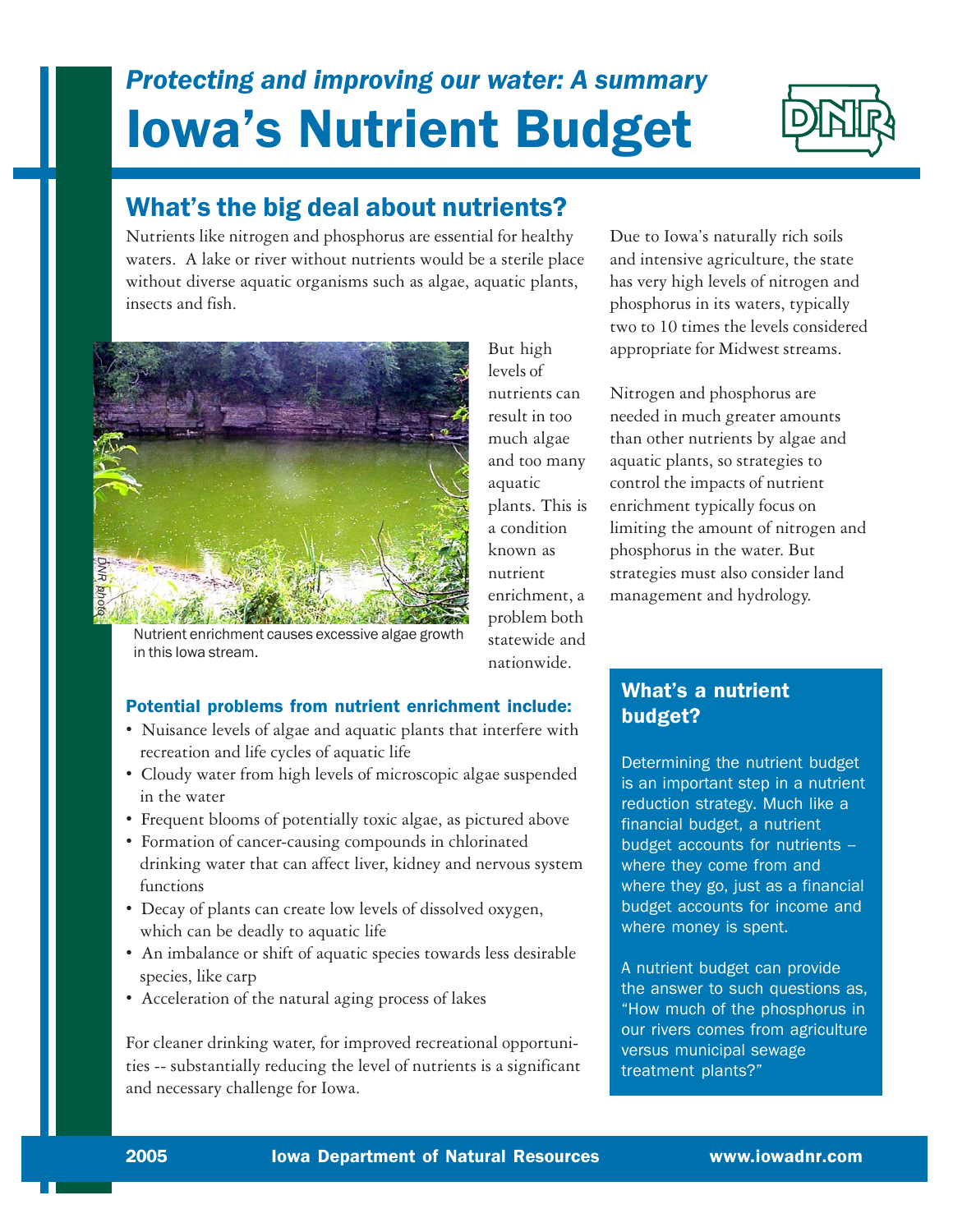# How do nutrients enter a watershed?

## *Inputs*

#### Commercial fertilizer

Nitrogen (N) and phosphorus (P) in commercial fertilizer for different crops, pastures, lawns, etc.

#### Manure

N and P in livestock waste, like beef, hogs, sheep and poultry

#### Atmospheric deposition

N and P dissolved in precipitation, attached to windblown particles or as aerosols

#### Legume fixation

Atmospheric N "fixed" by symbiotic bacteria for soybean, alfalfa and other legume crops

Human waste N and P in human waste

Industrial waste N and P discharged from industrial plants

## How do nutrients leave a watershed? *Outputs*

#### **Harvest**

N and P in crops that are consumed by grazing animals and harvested as grain

#### Fertilizer and manure volatilization

N that passes off in vapor (volatilizes) and is lost to the atmosphere, primarily as ammonia

#### Crop volatilization

N that volatilizes from growing and withering crops, mainly as ammonia

#### Stream loads

N and P that ends up in streams and rivers, calculated using stream N and P concentrations and flow rates for 1999 - 2001

#### **Denitrification**

N lost to the atmosphere as nitrogen gas, caused by anaerobic bacteria converting nitrate and nitrogen gas

# Understanding where nutrients come from -- and where they go

Although the amount of nutrients that end up in the stream (stream loads) are the main concern, it is important to account for all the other inputs and outputs to understand the big picture and the relative significance of the various inputs and outputs.

Figure 1 shows the nutrient inputs and outputs for a watershed, the area of land that drains into a stream.

For example, application of manure and fertilizers to crops adds nutrients to a watershed. These additions are considered inputs in the budget. When crops are harvested, nutrients are removed from the watershed, and the amount of harvested nutrients becomes an output. Inputs and outputs from all the sources can then be summed on a watershed and statewide basis.



*Illustration by Pat Lohmann, DNR*

Figure 1: The movement of nutrients into and out of a watershed

Inputs include fertilizer and manure application, legume fixation, atmospheric deposition, human/industrial waste and soil mineralization. Outputs include crop harvest, grazing, volatilization, stream discharge and soil immobilization. Descriptions of these inputs and outputs are found in the sidebar to the left.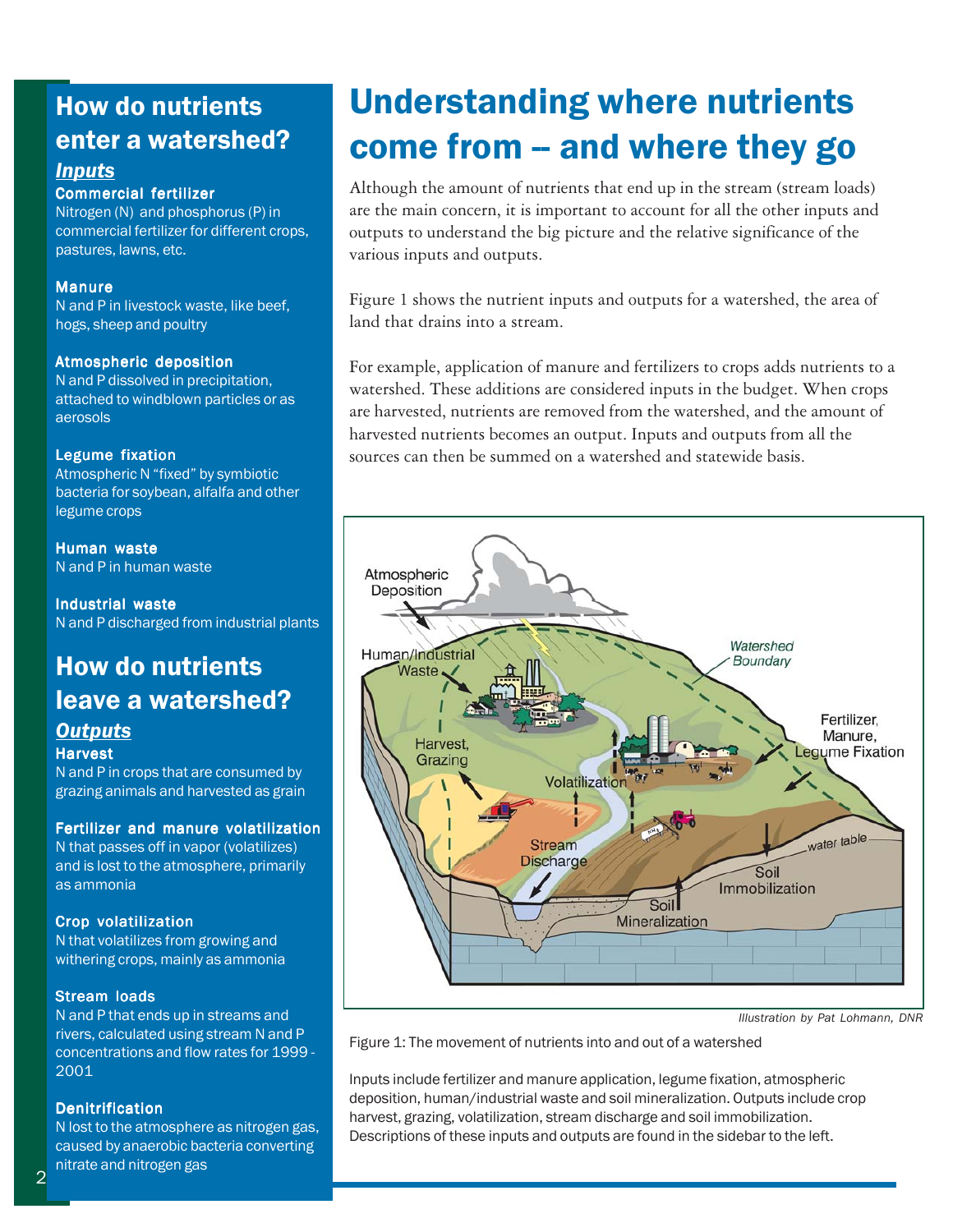# Developing Iowa's nutrient budget

A nutrient budget can be simple in concept, but inputs and outputs can be more complicated and difficult to estimate, as they vary significantly over time and across the state.

For example, the amount of nutrients removed in a harvested crop varies from year to year and depends on factors such as weather, soils, amount of fertilizer applied and crop genetics.

Because inputs and outputs can vary substantially from year to year, Iowa's nutrient budget was developed to reflect long-term average conditions.

## Budget methods

The inputs determined for the budget include: commercial fertilizer, manure, atmospheric deposition, legume fixation, human waste and industrial waste. Outputs include: harvest, fertilizer and manure volatilization, crop volatilization, stream loads and denitrification. These inputs are described in detail on the previous page.

In addition, the budget assumed:

• Mineralization (amount of nitrogen released from the soil) was considered an input for the budget • Immobilization (amount of nitrogen stored in the soil's organic matter) was considered an output

• Mineralization and immobilizations were assumed to be equal, as it was assumed there was no net gain or loss of soil organic matter.

### Data used

A wide variety of data sources was used for the nutrient budget, including:

- Population data
- Land use
- Soil properties
- Rainfall
- Crop acreage and yields
- Fertilizer sales data
- Various research and technology publications

Most data were derived from readily available sources, such as the National Agricultural Statistics Survey and U.S. Census data.

### Putting it all together

Teams consisting of DNR staff, Iowa State University faculty and National Soil Tilth Laboratory researchers provided expert advice and consensus on assumptions and data (e.g., the nitrogen and phosphorus content of manure) used in preparing the budget.

#### Resources

Inputs and outputs for 68 major watersheds and for the entire state were calculated based on various DNR GIS (Geographic Information System) data layers.



Nutrients cause a large algae bloom in this Iowa creek.

# Common terms used in this brochure

#### **Nutrients**

A variety of elements that are needed by living organisms, including nitrogen, phosphorus, calcium, magnesium, sodium, potassium, iron, copper, manganese, boron and zinc. Of the many nutrients needed, nitrogen and phosphorus are considered macronutrients as they are needed in greater amounts than the other nutrients.

#### **Watershed**

All of the land that drains into a stream or river.

#### Inputs

The sources of the nitrogen and phosphorus that enter the watershed of a stream or river.

#### **Outputs**

How nutrients leave a watershed; most nutrients are not lost to streams.

#### Stream loads

The amount of nitrogen or phosphorus carried downstream by a stream or river over a period of time.

#### Point source

A direct and identifiable source of a nutrient or pollution into a waterway.

#### Nonpoint source

Nonpoint sources of nutrients and pollution come from different sources in a landscape and can be difficult to pinpoint. For example, runoff from farm fields draining nutrients into streams.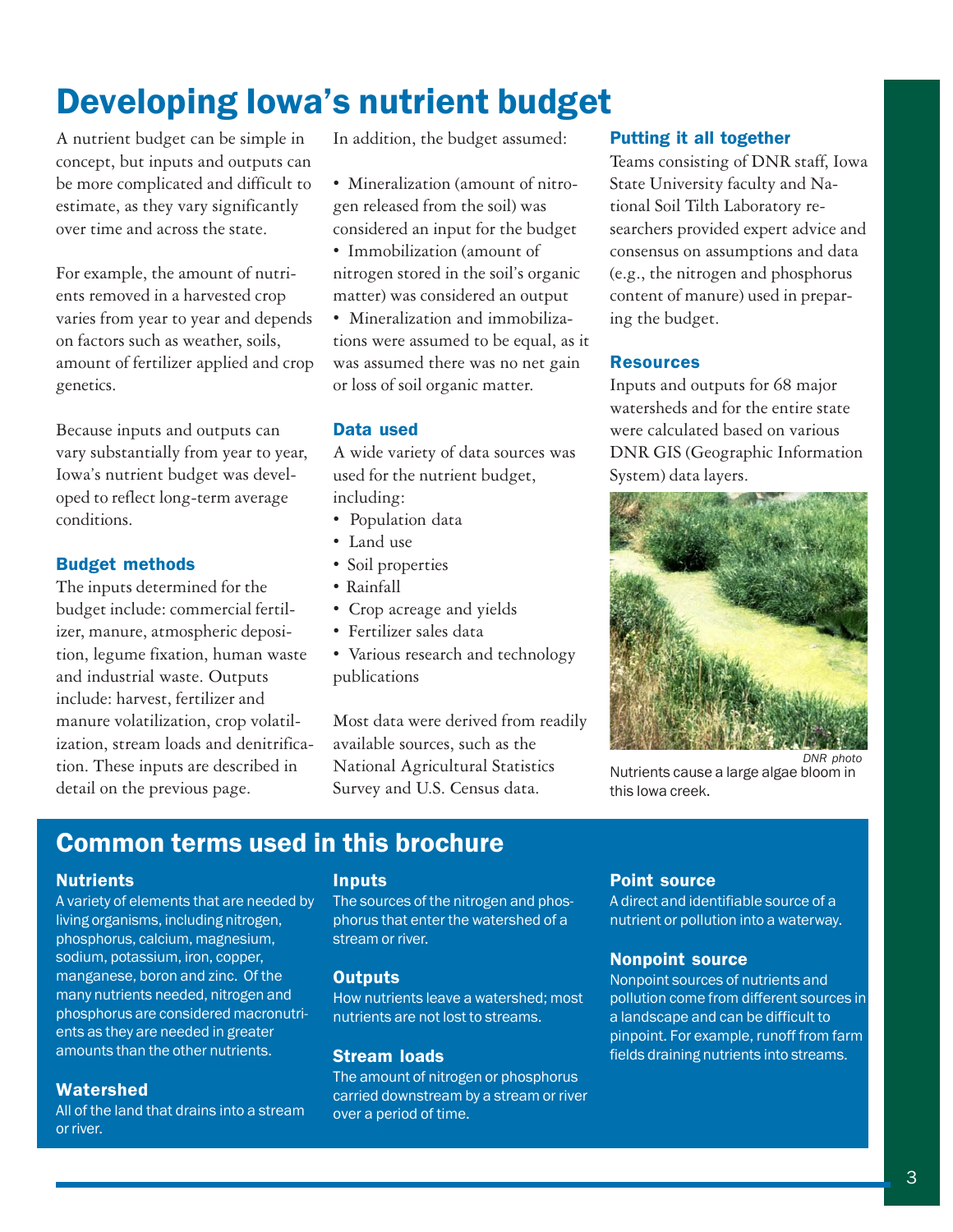# What does the nutrient budget tell us?

Human and industrial inputs are relatively small, accounting for one percent or less of the total inputs for both nitrogen and phosphorus.

One of the most important findings of the nutrient budget is the relative amounts of various inputs and outputs, which are summarized below.

Manure and commercial fertilizer account for about one-third of nitrogen inputs and 99 percent of phosphorus inputs in Iowa.

The amount of nitrogen and phosphorus ending up in our streams and rivers is a relatively small part of the outputs, about five percent for nitrogen and four percent for phosphorus.

However, these small amounts are still enough to result in high nutrient levels in streams.

### How nutrients get in our water

Nutrients, as well as other substances or pollutants found in water, come from either point or nonpoint sources.



Figure 2: Phosphorus inputs and outputs

Nearly all phosphorus inputs come from manure and commercial fertilizer; most phosphorus leaves a watershed through harvest, not streams.



Figure 3: Nitrogen inputs and outputs

Nearly all nitrogen inputs come from nonpoint sources, like fertilizer and manure. Most nitrogen leaves the watershed through harvest, while only five percent leaves in streams.

The amount of nutrients in Iowa waters is a relatively small amount of the big picture-- about five percent of total outputs for nitrogen and four percent of total outputs for phosphorus.

But these levels still range between 2 to 10 times the level considered appropriate for healthy waters.

Municipal and industrial wastewater plants are point sources because the pollutants enter the water at a specific "point," such as the end of a pipe.

On the other hand, agriculture and some other land uses are considered nonpoint sources, as they come from numerous sources that are difficult to pinpoint.<sup>1</sup>

The nutrient budget findings show that approximately eight percent of nitrogen and 20 percent of phosphorus found in Iowa waters comes from municipal and industrial discharges. The remaining 92 percent of nitrogen and 80 percent of phosphorus comes from nonpoint sources.

To substantially reduce nutrient levels of our waters, the amount of nutrients coming from nonpoint sources like agriculture must be reduced significantly.

Streams 4 %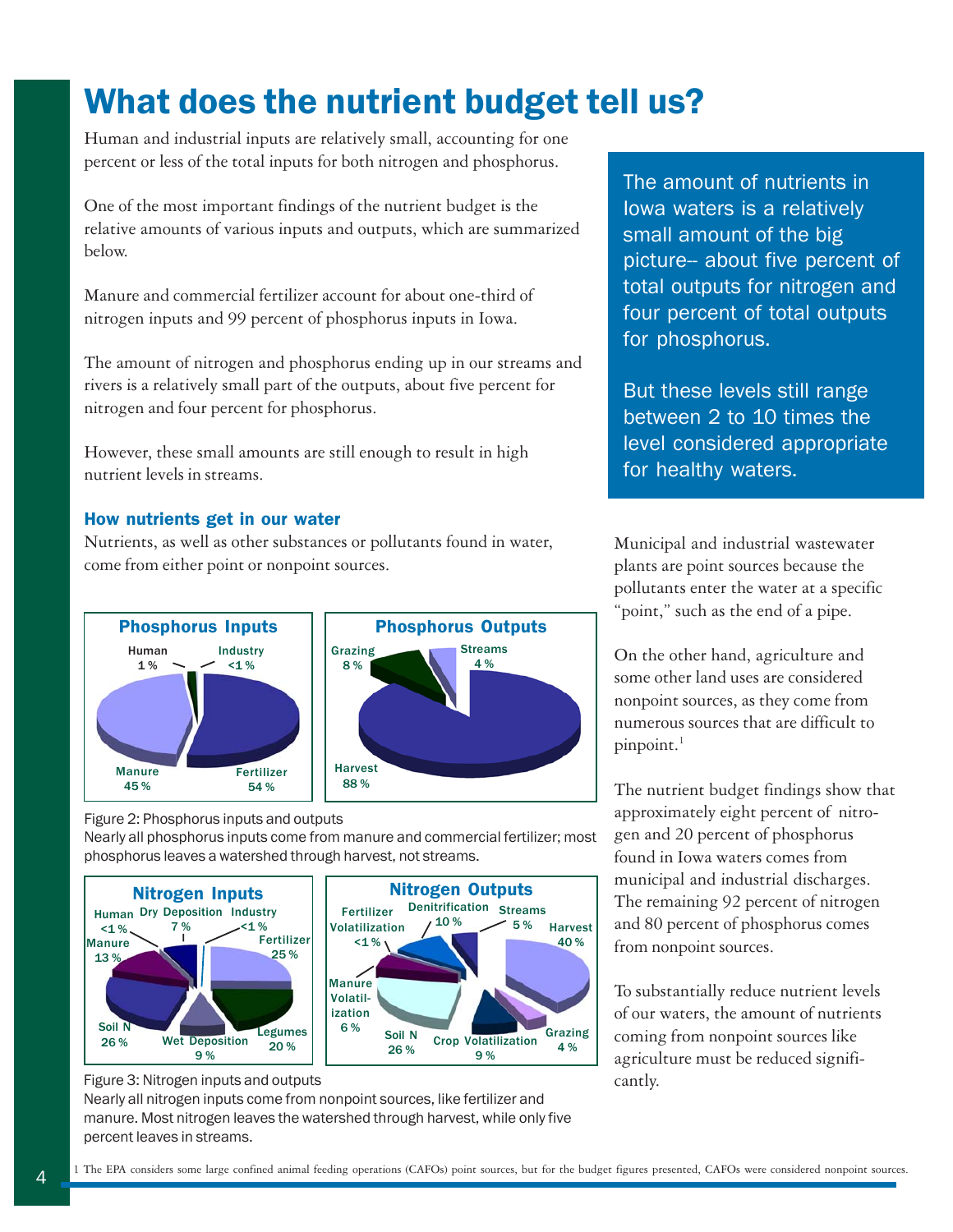# Comparing inputs and outputs

The nutrient budget data show that watersheds that have high levels of nitrogen inputs generally have high levels of nitrogen stream outputs. This suggests that the amount of nitrogen in streams is related to with the amount of nitrogen applied as fertilizer and manure.

However, watersheds with high levels of phosphorus inputs are not necessarily those with high levels of stream outputs. Other factors, such as soil erodibility, impact the delivery of phosphorus in streams.

The total inputs and stream outputs for 68 major Iowa watersheds were divided by the number of acres in the watershed, creating information on a pounds per acre basis. This allows watershed-to-watershed comparisons of inputs and outputs.

Maps outlining inputs and stream outputs in 68 major Iowa watersheds are available at www.iowadnr.com/ water/nutrients/

# Important budget results

The findings below are an important first step in working towards reducing the amount of nutrients in Iowa's streams, rivers, lakes and groundwater.

## Nutrient inputs and outputs vary significantly

Across the state, inputs and outputs of nitrogen and phosphorus vary widely with a variety of factors such as land use, soil, hydrology and topography accounting for the differences.

#### Manure and commercial fertilizer

Manure and commercial fertilizer applied to crops provides a significant portion of the nitrogen and almost all of the phosphorus inputs.

## Agriculture contributes a significant amount

Agricultural practices add a significant



amount of the nitrogen and phosphorus found in Iowa streams and rivers. Solutions to reduce the nutrient levels in our waters will have to involve agriculture, but nutrient reductions in municipal and industrial wastewater discharge will also be needed.

## Reduce the amount of manure and commercial fertilizer

Reducing the amount of manure and fertilizer applied to crops will help reduce the nitrogen levels in our streams and rivers but will not, by itself, significantly reduce phosphorus levels.

Municipal and industrial discharges account for only 8 percent of nitrogen and 20 percent of phosphorus in Iowa waters.

The remainder of nutrients come from nonpoint sources like agriculture.

### Most nutrients don't leave Iowa watersheds in streams

The nitrogen and phosphorus leaving Iowa in streams and rivers is actually a relatively small proportion of the total nutrient inputs and outputs.



Figure 4: Nonpoint sources of pollution, such as runoff from a cropped field, are the source of much of the nitrogen (left) and phosphorus (right) found in Iowa's streams and rivers.